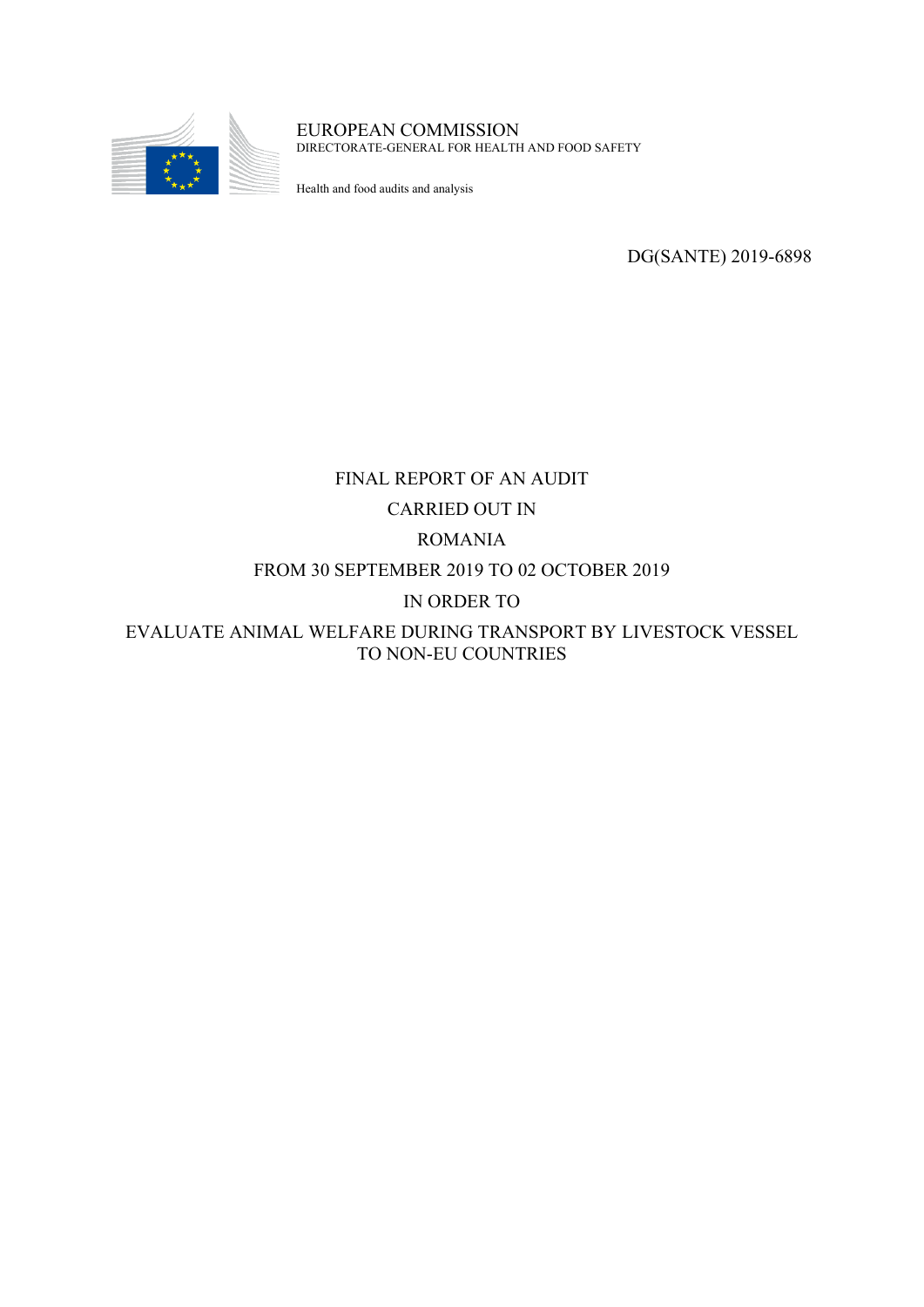#### *Executive summary*

*This audit took place in Romania from 30 September to 2 October 2019 to evaluate the suitability and effectiveness of the measures in place to prevent animals being transported in a way likely to cause injury or undue suffering during transport by sea to non-EU countries.*

*The report concludes that the central competent authority has not provided sufficient information, instructions or access to suitably qualified staff to support official veterinarians in checking the technical requirements, such as air changes per hour on each deck of a livestock vessel, and the equipment used for watering and drainage systems, including alternative equipment. Consequently, the system of inspection of vessels does not contribute significantly to decreasing risks for the welfare of the animals due to structural conditions of the vessels.*

*There is also a general lack of records in the system of controls to ensure animal welfare during transport by sea to non-EU countries. There is no evidence of checks confirming that the animals are fit to continue the journey, or of the adequacy of the vessels' drainage systems. Furthermore, there is no supporting documentary evidence as to the suitability of the vessels' other on-board systems.*

*The absence of documented procedures, records and support to official veterinarians in checking vessels provide little assurances on the effectiveness of most controls carried out.*

*In the few instances where the documented procedures are complete and technical support is not required, official veterinarians generally carry out their control tasks and document the outcome.*

There are resting facilities in the port should there be a delay in loading the animals into the vessel. *For large number of animals for larger vessels, the authorities can count on the close vicinity of several holdings to accommodate all the animals if needed.*

*Romania has approved more than 50% of livestock vessels operating in the EU. Giving the poor quality of the checks and records, there is a distinct possibility that animal welfare issues arise during sea transport on board these vessels, although it will ultimately depend on the thoroughness of controls carried out at the port prior to loading. When these vessels depart from Romania, the animals' welfare depends primarily on the organiser's choice of a good quality vessel rather than on official controls, as these provide little added value in terms of guarantee that animals will be spared unnecessary suffering during the journey by sea due to structural conditions of the vessels.*

*The report makes recommendations to the competent authority to address the shortcomings identified.*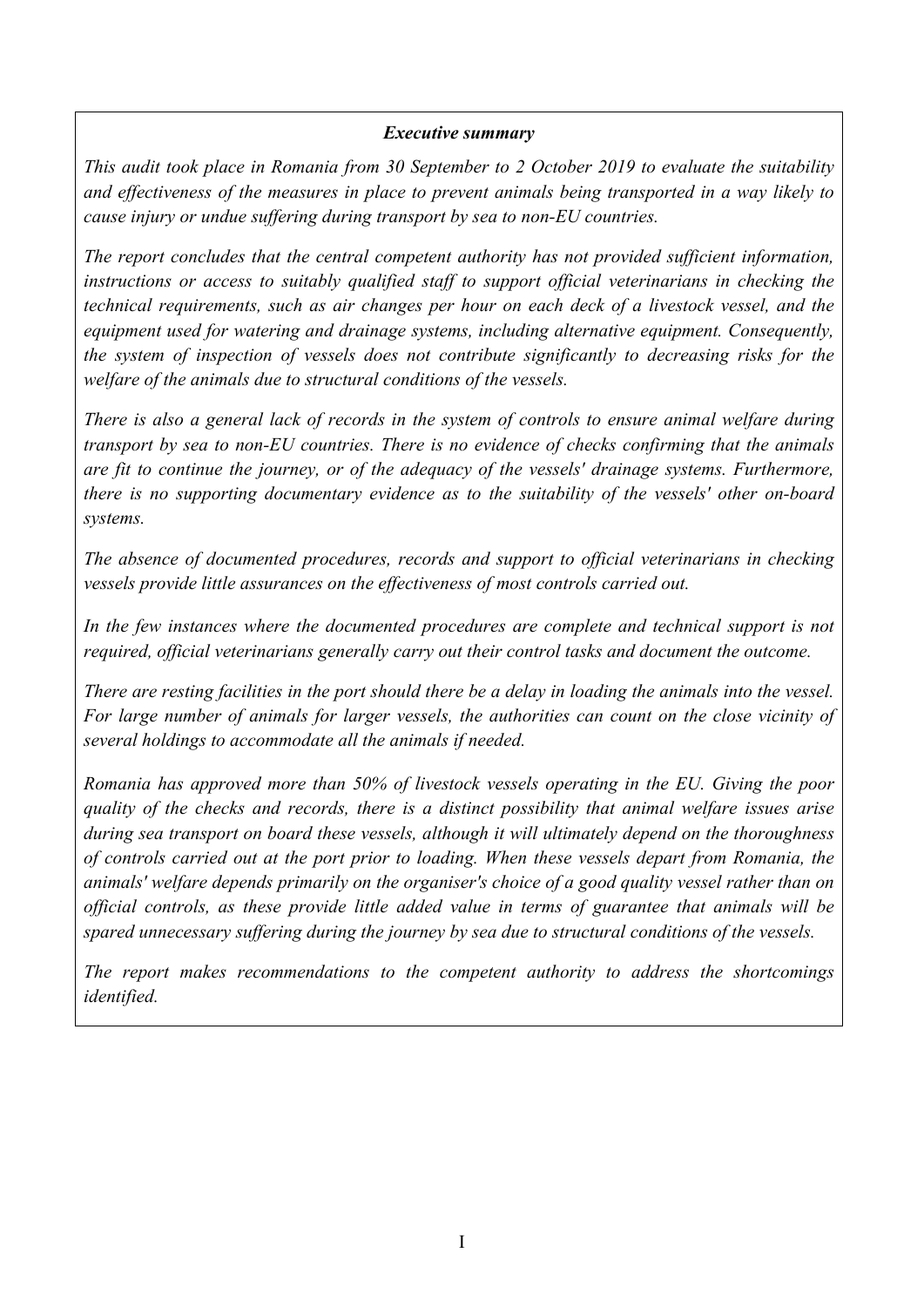# **Table of Contents**

| $\mathbf{1}$   |     |  |  |  |  |  |
|----------------|-----|--|--|--|--|--|
| $\overline{2}$ |     |  |  |  |  |  |
| 3              |     |  |  |  |  |  |
| 4              |     |  |  |  |  |  |
| 5              |     |  |  |  |  |  |
|                | 5.1 |  |  |  |  |  |
|                | 5.2 |  |  |  |  |  |
|                | 5.3 |  |  |  |  |  |
|                | 5.4 |  |  |  |  |  |
|                | 5.5 |  |  |  |  |  |
| 6              |     |  |  |  |  |  |
| $\tau$         |     |  |  |  |  |  |
| 8              |     |  |  |  |  |  |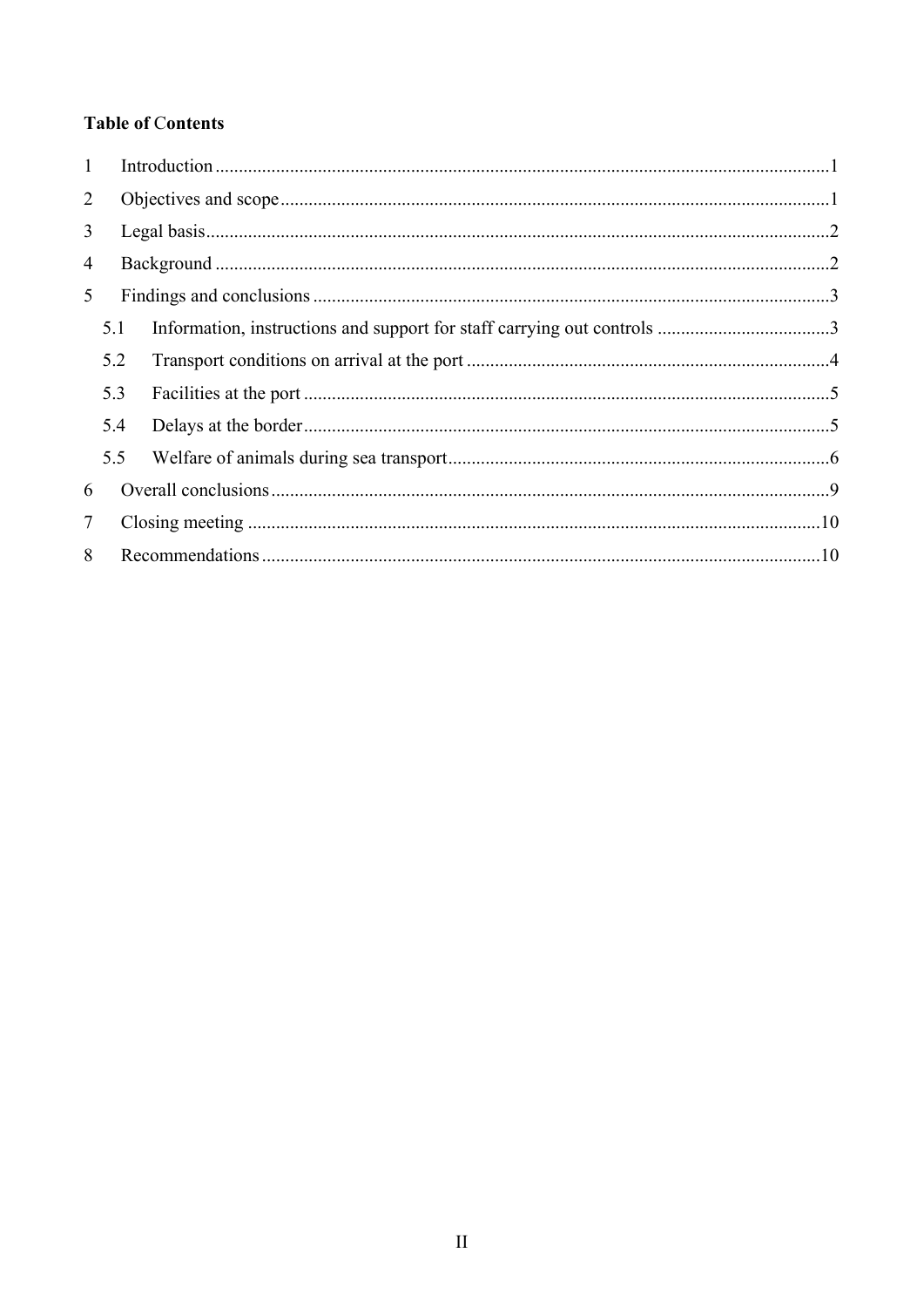#### **ABBREVIATIONS AND DEFINITIONS USED IN THIS REPORT**

| Abbreviation    | <b>Explanation</b>                                                                                                                         |
|-----------------|--------------------------------------------------------------------------------------------------------------------------------------------|
| <b>ANSVSA</b>   | the National Sanitary Veterinary and Food Safety Authority (Autoritatea)<br>Națională Sanitară Veterinară și pentru Siguranța Alimentelor) |
| <b>CSVFSD</b>   | the Country Sanitary Veterinary and Food Safety Directorate responsible<br>for the port                                                    |
| EU              | European Union                                                                                                                             |
| Port inspectors | official veterinarians working at the border inspection point of the port                                                                  |
| Traces          | the Commission's Trade Control and Expert System (the integrated<br>computerised veterinary system provided for in Decision 2003/24/EC)    |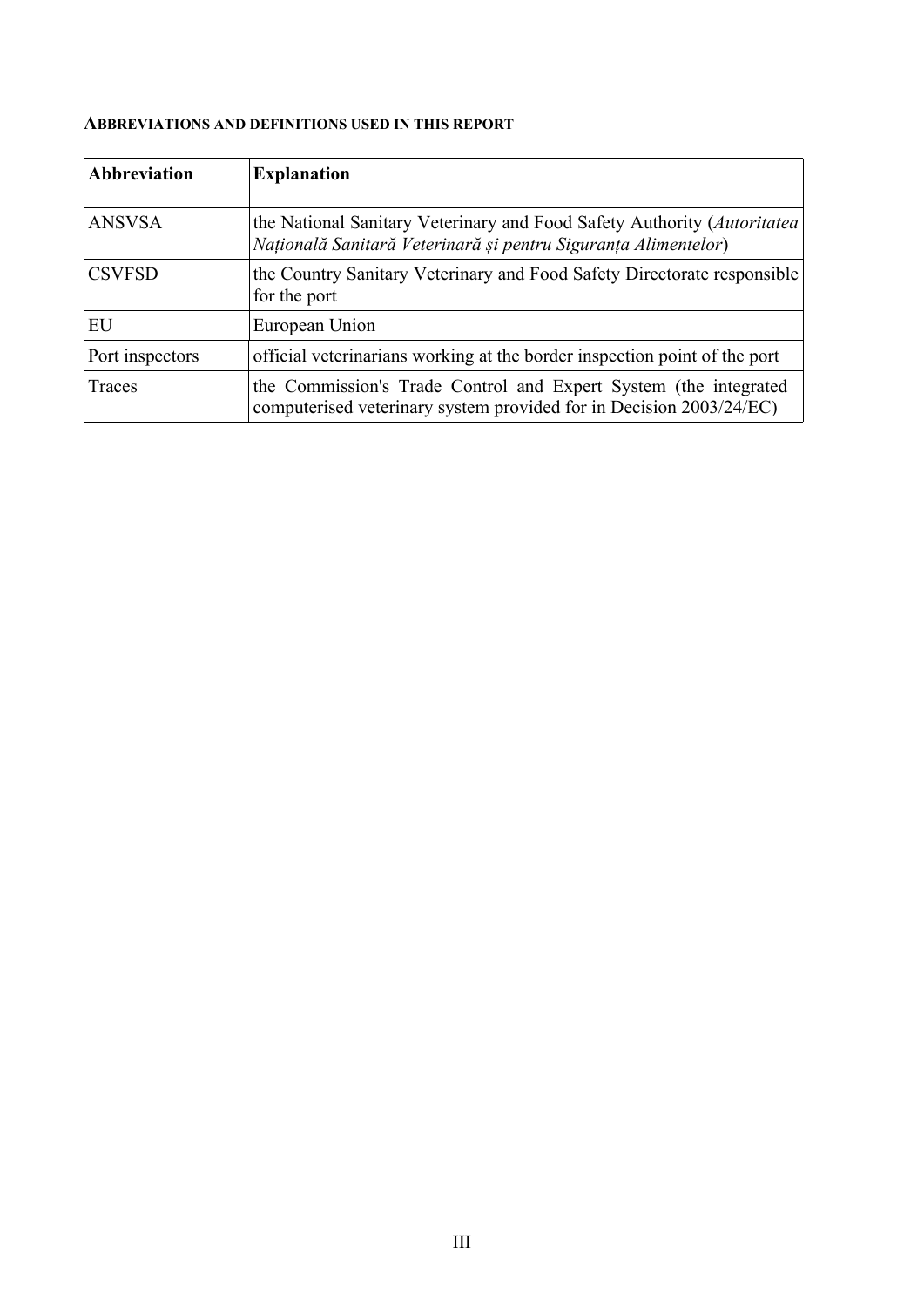#### <span id="page-4-0"></span>**1 INTRODUCTION**

This audit took place in Romania from 30 September to 02 October 2019 and was not in the planned audit programme. An opening meeting was held with the competent authorities on 30 September 2019. At this meeting, the objectives of, and itinerary for, the audit were confirmed by the audit team and additional information required for the satisfactory completion of the audit was requested.

The audit team comprised two auditors from DG Health and Food Safety and a national expert from an EU Member State and was accompanied throughout the audit by representatives from the competent authority, the National Sanitary Veterinary and Food Safety Authority (*Autoritatea Națională Sanitară Veterinară și pentru Siguranța Alimentelor* – ANSVSA).

## <span id="page-4-1"></span>**2 OBJECTIVES AND SCOPE**

The objective of the audit was to evaluate the suitability and effectiveness of the measures in place to prevent animals being transported in a way likely to cause injury or undue suffering during transport by sea to non-EU countries.

In particular, the audit sought to identify the measures taken by competent authorities, organisers and transporters to allow the export of live animals to operate smoothly, while ensuring a satisfactory level of protection for the animals concerned.

The scope of the audit included: approval and inspections of livestock vessels, checks of vehicles and animals on arrival at ports, arrangements at the exit point to give priority to the transport of animals and, where necessary, to care for the animals. The scope also included actions taken when non-compliances were identified on the above control activities. Official controls included were those on the welfare of ruminants (cattle, sheep and goats) during export by livestock vessel to non-EU countries. The audit covered the period from January 2015 to April 2018.

The main legal requirements are included in:

- Council Regulation (EC) No 1/2005 on the protection of animals during transport and related operations (hereafter: "the Regulation");
- Regulation (EC) No 882/2004 of the European Parliament and of the Council on official controls performed to ensure the verification of compliance with feed and food law, animal health and animal welfare rules.

Commission Decision 2004/292/EC was included in relation to entering data from checks into the Commission's Trade Control and Expert System (Traces). In pursuit of the objectives, the following meetings were held: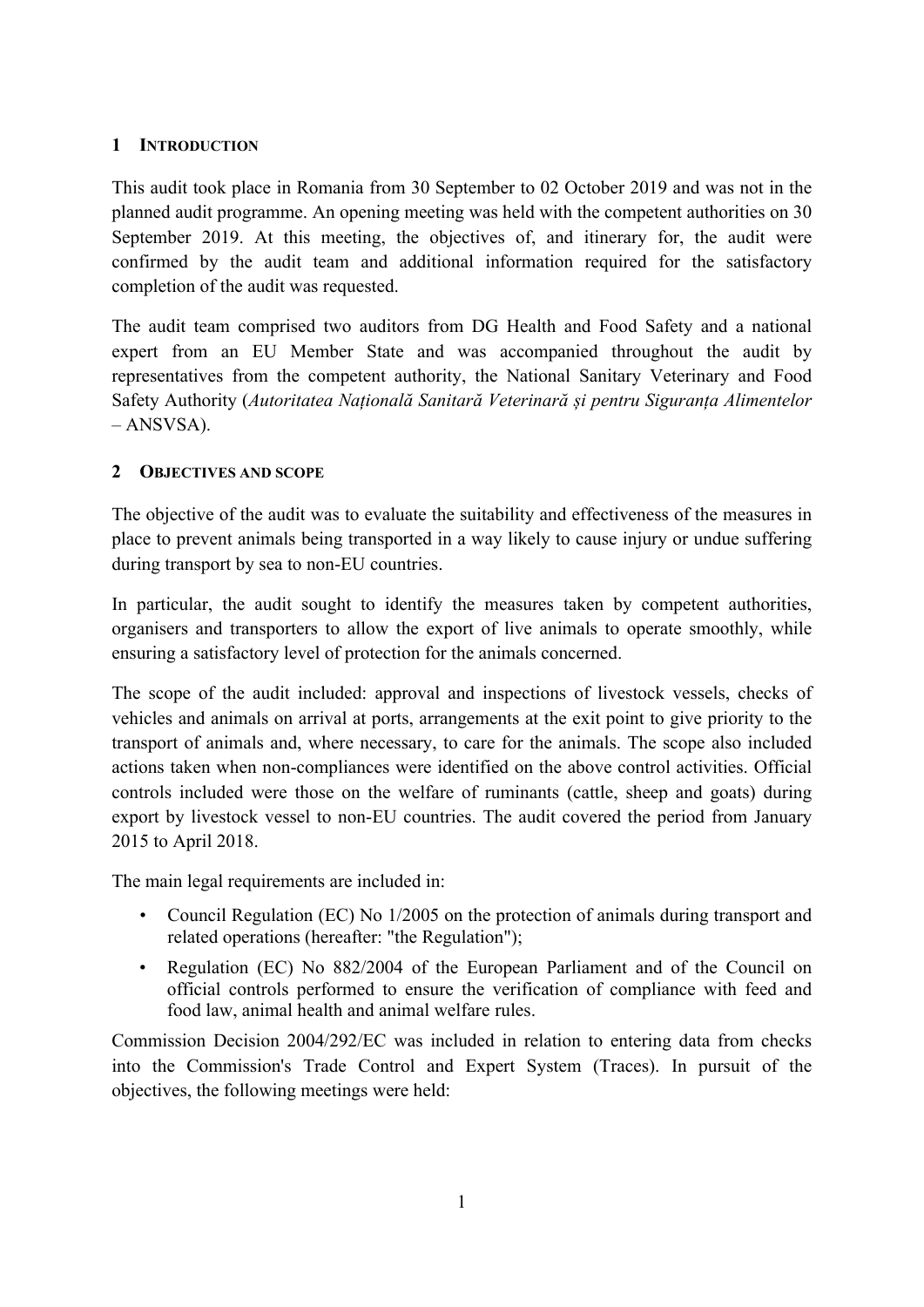| Meetings / visits              |       |  | <b>Comments</b>                                                                                                                                                                                                                 |
|--------------------------------|-------|--|---------------------------------------------------------------------------------------------------------------------------------------------------------------------------------------------------------------------------------|
| Competent authority<br>Central |       |  | Opening and closing meetings                                                                                                                                                                                                    |
|                                | Other |  | Meetings over three days with the competent authority<br>representatives carrying out animal welfare controls at a port<br>of exit. These included meetings with representatives of the<br>Maritime Agency and shipping agents. |
| Site visits                    |       |  | Visits to two operators at a port of exit.                                                                                                                                                                                      |

#### <span id="page-5-0"></span>**3 LEGAL BASIS**

The audit was carried out under the general provisions of EU legislation and in particular Article 28 of the Regulation, and Article 45 of Regulation (EC) No 882/2004.

EU legal acts quoted in this report are provided in Annex 1 and refer, where applicable, to the last amended version.

#### <span id="page-5-1"></span>**4 BACKGROUND**

In March 2019 the Commission was informed that Romania intended to export 66,000 sheep to the Middle East in July 2019. The Commissioner for DG Health and Food Safety wrote to the Romanian Minister of Agriculture asking that this export does not go ahead because of the expected extreme temperatures during the journey. The animals were exported as originally planned.

This audit was added to DG Health and Food Safety's project on Member States' controls of animal welfare during export to non-EU countries. It is the fourth audit on exports by sea. The Commission will share the outcomes from this project with all Member States to help the uniform application of the Regulation.

In 2015, DG Health and Food Safety published an overview report DG(SANCO)/2014-7350 on study visits to improve Member State controls on animal welfare during transport: [http://ec.europa.eu/food/audits-analysis/overview\\_reports/details.cfm?rep\\_id=72](http://ec.europa.eu/food/audits-analysis/overview_reports/details.cfm?rep_id=72)

The Member States Network of National Contact Points on animal welfare during transport developed and agreed a reference document<sup> $(1)$ </sup> intended for authorities approving livestock vessels and when inspecting the loading of vessels. Although this document does not constitute an audit standard and is not legally binding, it does provide expert opinion and guidance on implementing the legal requirements in this area.

There are two EU exit points in Romania where animals are transferred onto livestock vessels. Regarding the numbers of animals exported from Romania, 83,982 cattle and 1,254,536 sheep arrived by road to the ports in 2018, and were transferred to livestock vessels making up 202 shipments to non-EU countries last year, mainly to Jordan and Libya, but also

<sup>(1)</sup> The network document on livestock vessels, last revised in 2014, is available in five languages (EN, FR, ES, HR, RO and SI), which are also the main Member States with experts involved in drafting the document. It is publicly accessible at: [https://circabc.europa.eu](https://circabc.europa.eu/webdav/CircaBC/SANTE/ANWELNETDOC/Library/Network%20Document%20on%20Livestock%20Vessels/Network%20Doc%20on%20Livestock%20Vessels%20Rev%202%2027%2005%202014%20EN.pdf)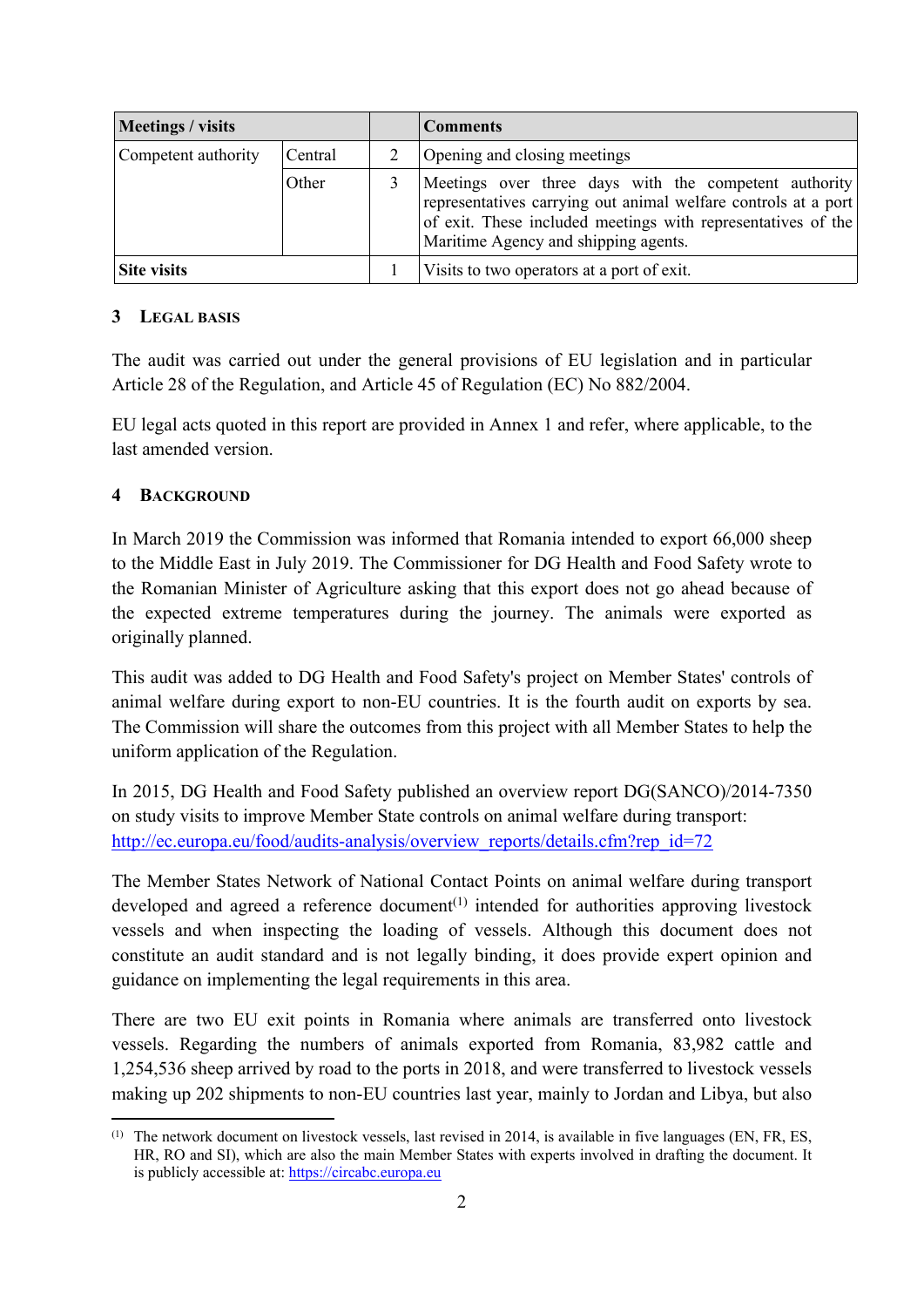to Israel, Lebanon, Turkey, Iraq and Saudi Arabia. The vast majority of Romanian live animal exports (96%) depart from one of the two ports. The authority in this port is also responsible for the approval of 43 of the 79 (56%) livestock vessels approved by the Member States. Most animals exported from these ports are of Romanian origin.

The country profile of Romania describes the structure of the competent authorities and the organisation of official controls on animal welfare during transport. It is accessible at: [http://ec.europa.eu/food/audits-analysis/country\\_profiles/details.cfm?co\\_id=RO](http://ec.europa.eu/food/audits-analysis/country_profiles/details.cfm?co_id=RO)

A previous fact-finding mission on animal welfare during sea transport was carried out in Romania in 2015 (report reference number: DG(SANCO)/2015-7425, hereafter "report 2015/7425"). The report is accessible at: [http://ec.europa.eu/food/audits-analysis/audit\\_reports/index.cfm](http://ec.europa.eu/food/audits-analysis/audit_reports/index.cfm)

#### <span id="page-6-0"></span>**5 FINDINGS AND CONCLUSIONS**

#### <span id="page-6-1"></span>**5.1 INFORMATION, INSTRUCTIONS AND SUPPORT FOR STAFF CARRYING OUT CONTROLS**

#### **Legal requirements**

Article 4(2)(a) and (4), and Article 8(1) of Regulation (EC) No 882/2004

Articles 21, 22 and 23 of the Regulation

#### **Findings**

- <span id="page-6-3"></span>1. The documented procedure for the inspection of a livestock vessel prior to approval is substantially a checklist which is part of Order 16/2010. This checklist covers all points included under Section 1 of Chapter IV of Annex I to the Regulation, with the exception of drainage systems (Point 5).
- <span id="page-6-2"></span>2. The documented procedure for the inspection of a livestock vessel prior to loading animals is substantially in the form of another checklist:
	- As already described in report 2015/7425, this checklist includes instructions to calculate and record the minimum required quantities of water and feed and available stocking density on board the vessel in order to verify compliance with these three requirements (see also paragraph [27\)](#page-11-0).
	- This checklist was last modified after July 2018 in response to the follow-up action by the Commission's auditing services on a vessel which was seen during the audit to Slovenia to evaluate animal welfare during transport to non-EU countries (report DG(SANTE)2018-6449, hereafter "report 2018/6449"). That vessel had also operated through Romanian ports prior to the audit to Slovenia. As indicated in report 2018/6449, that vessel was deficient regarding several provisions of Section 1 of Chapter IV of Annex I to the Regulation. The Commission services had pointed out that the checklist used by the Romanian competent authorities did not include points on drainage, lighting, or alarm systems.
	- This checklist now covers all points required by Article 20 and Section 1 of Chapter IV of Annex I to the Regulation with the exception of drainage systems.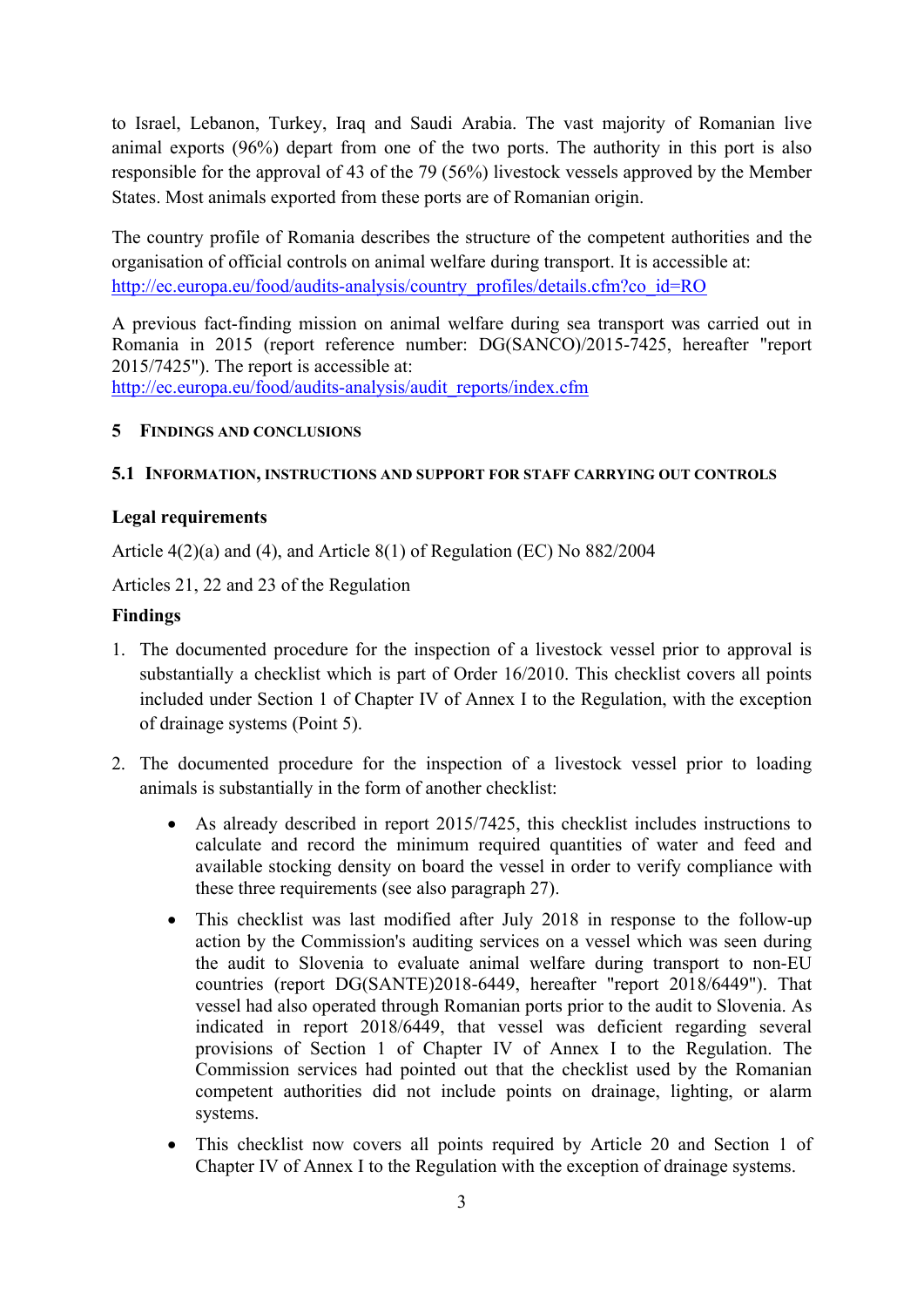- 3. There is no documentary guidance or instructions explaining how to verify compliance with specific technical requirements which are not of a veterinary nature, e.g. ventilation capacity, functioning of emergency systems, and water and drainage pumps.
- 4. A national procedure requires exporters to notify the official veterinarians at the border inspection post of the port of exit (hereafter "port inspectors") of their intention to export animals by livestock vessel four days in advance. ANSVSA indicated that this is the time needed to carry out the necessary documentary animal health and welfare checks when the animals are intended for export to countries with detailed animal health requirements. Point 3(b) of Annex II to the Regulation requires prior notification of minimum two working days.
- 5. According to a national instruction, a journey log needs to be completed from the place of origin (generally an assembly centre) until the place of final destination in the non-EU country. This is in accordance with the requirements of the Regulation, and has been confirmed in a judgement of the European Court of Justice in  $2017<sup>(2)</sup>$ .
- 6. ANSVSA has drafted a new order to improve the system for the approval of livestock vessels. Under this draft order, livestock vessels will be inspected by veterinary and maritime safety authorities and will be approved for maximum three years instead of the current five. A draft cooperation protocol has also been prepared. The intention to establish such a protocol had already been initiated four years ago, and has been mentioned in report 2015/7425.
- 7. ANSVSA is drafting a checklist for the inspection of vehicles arriving at the port. This document has not been finalised yet.

#### <span id="page-7-0"></span>**5.2 TRANSPORT CONDITIONS ON ARRIVAL AT THE PORT**

- 8. ANSVSA indicated that port inspectors check all livestock vehicles arriving at the ports but those checks are not being recorded. This is not in compliance with the requirements of Article 9(1) of Regulation (EC) No 882/2004.
- 9. For vehicles which travel long road journeys before reaching the port, checks on journey logs include checks that a livestock vessel and a transporter for the sea journey have been identified. The port inspectors indicated that these are generally absent for those few journeys starting in Hungary (only 13 consignments in 2018). Although they are aware of these non-compliances, the port inspectors did not reported any non-compliance to their national contact point for informing the departing authority. Instead, they reported the results of the checks as 'satisfactory' in Traces.
- 10. Both the port inspectors and representatives from the Country Sanitary Veterinary and Food Safety Directorate responsible for the port (CSVFSD) indicated that animals of Romanian origin depart from establishments situated throughout Romania. Several large

<sup>(2)</sup> Judgement of the European Court of Justice (Third Chamber) of 19 October 2017 – Case C‑383/16.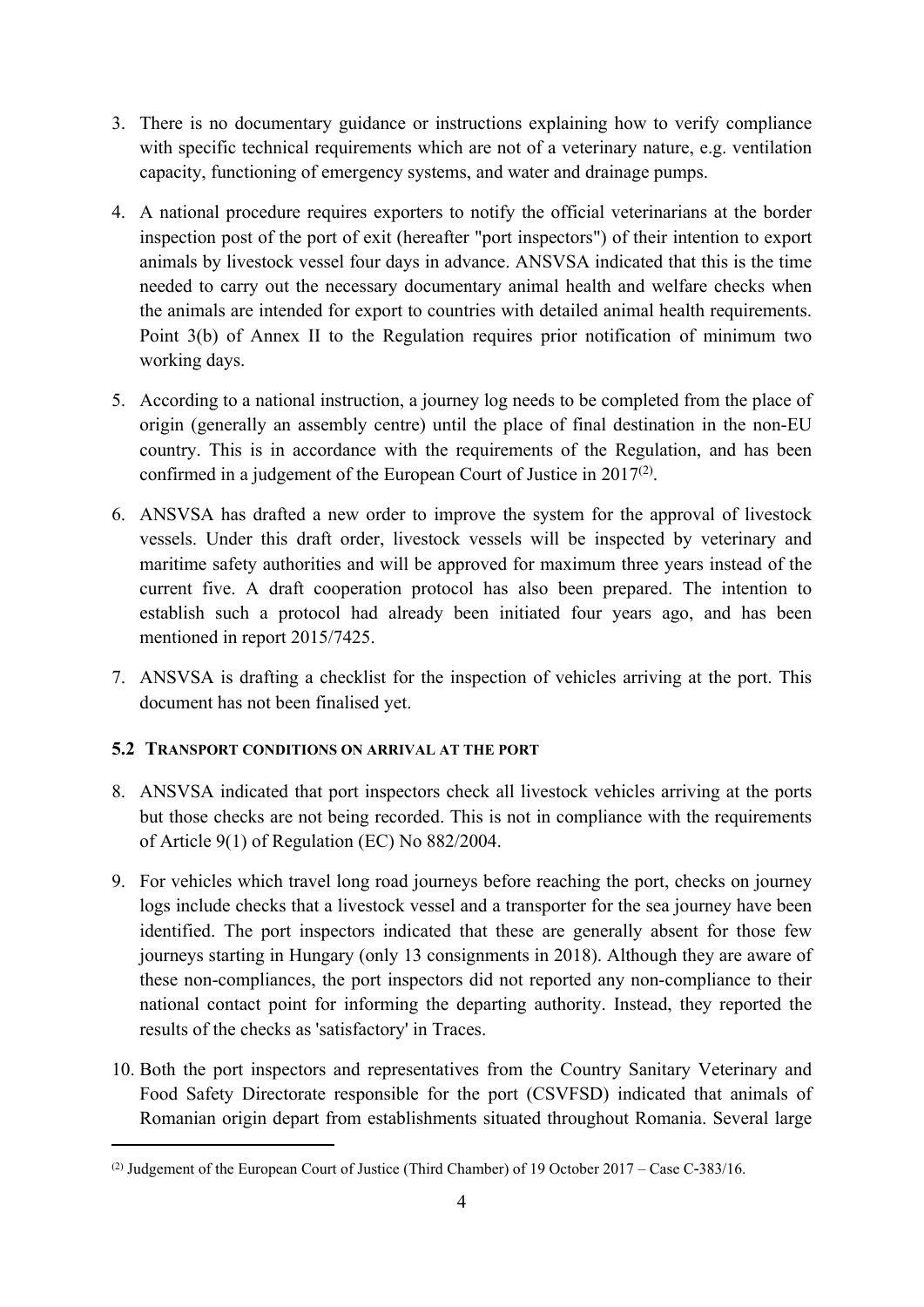assembly centres were located close to the port, some of which were as close as 30 minutes' distance.

11. Both the port inspectors and the logistics operators indicated that in the last three years there were no cases of unfit animals arriving at the port. In the previous twelve months one dead animal arrived at the port. The absence of records of these controls raises some doubts on the accuracy of these statements. While many animals start their journey in close proximity of the port, the sheer number of animals transiting annually through this port is very high.

#### <span id="page-8-0"></span>**5.3 FACILITIES AT THE PORT**

- 12. The unloading facilities at the port are satisfactory and allow checks on fitness of animals to be carried out before continuing the journey. Handlers were employed by logistics operators and trained by private veterinarians.
- 13. Resting facilities in the port visited are suitable to accommodate the types of animals that transit. These facilities have only been used three times in the past according to the logistics operators and the port inspectors.

#### <span id="page-8-1"></span>**5.4 DELAYS AT THE BORDER**

- 14. The resting facilities at the port have insufficient capacity to accommodate the number of animals needed to fill the larger vessels in case of a delay. The port inspectors and the CSVFSD indicated that:
	- co-ordination of the arrival of animals departing from Romania takes place so that this has not been a problem;
	- in the eventuality that the loading of a vessel is refused or delayed for more than two hours, the animals are sent back to the places of departure or other assembly centres in the vicinity of the port;
	- no vessel has been refused loading in the past three years.
- 15. Details included in the four-day pre-notification document submitted by the organisers are: the name of the vessel and its approval number, the number of animals to be loaded onto the vessel and the intended date of loading. The competent authority indicated that this is used to ensure that arrival of the animals and the vessels at this busy port is properly organised. However none of the pre-notification documents seen by the audit team bore the date of notification and the competent authority could not provide evidence of when any of the pre-notifications had been submitted.

#### **Conclusions on welfare of the animals arriving at the port**

16. Port inspectors are aware of the official controls they are required to do, but the absence of any records for these checks and for any subsequent action that might have been taken does not make it possible to verify whether they were in fact performed, their quality or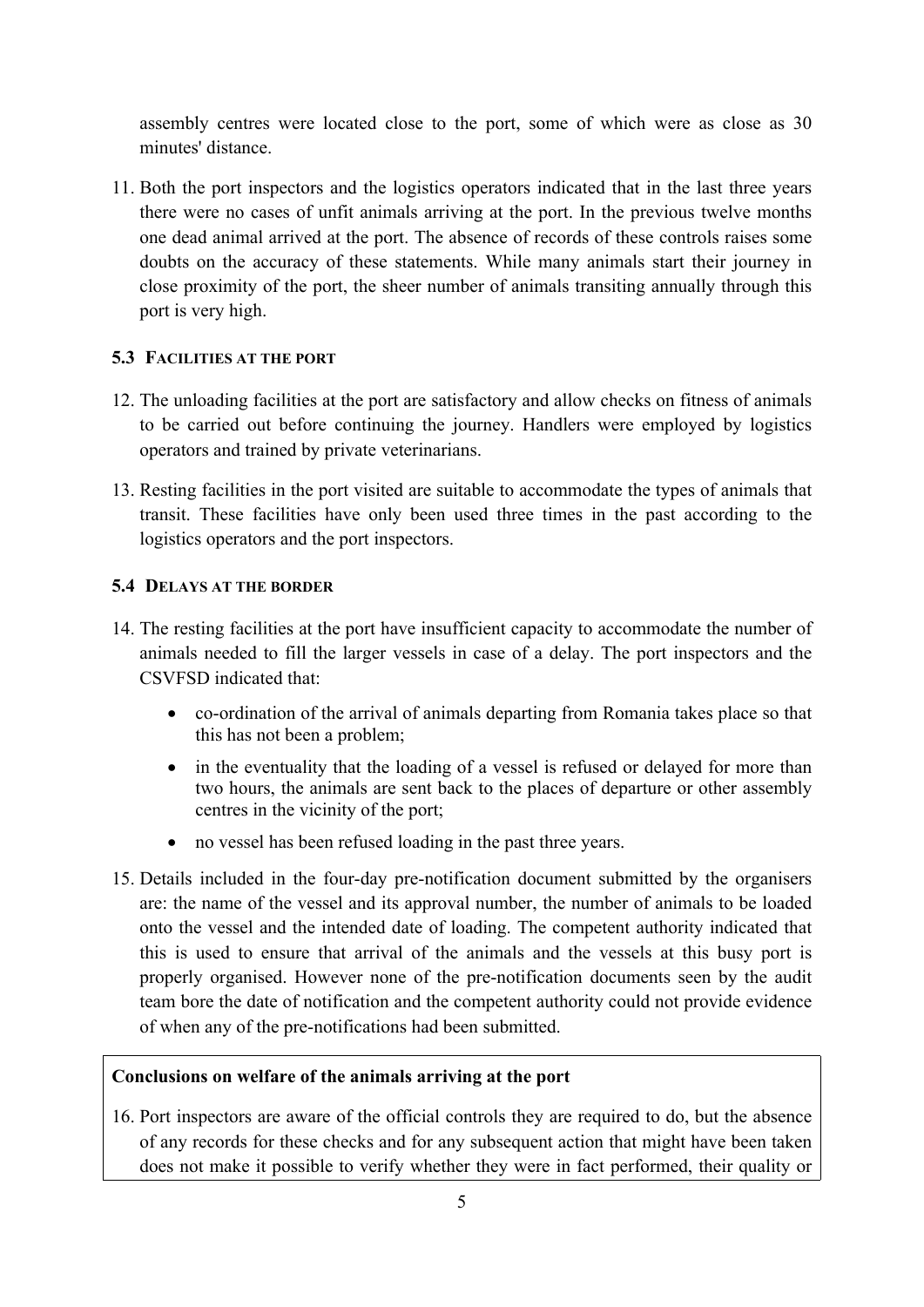effectiveness.

- 17. The fact that deficiencies that port inspectors declare they detect are not recorded in Traces, nor transmitted to the national contact point, results in systematic unreported noncompliances to the Member State of departure concerned which, consequently, cannot take the necessary action to correct these issues.
- 18. The request to organisers to notify well in advance the planned loading of a vessel enables port inspectors to better organise their resources and gives them sufficient time to verify, amongst other things, that the loading is adequately planned with the arrival of the vessel to avoid the risk of unnecessary delays at the port during loading. The absence of records makes it impossible to verify that this procedure is being properly implemented and that, consequently, this risk is being avoided.
- 19. The facilities available in the port and its vicinity would allow the authorities in case of delays in the loading of the vessels – to accommodate the animals and avoid welfare risks in those situations.

#### <span id="page-9-0"></span>**5.5 WELFARE OF ANIMALS DURING SEA TRANSPORT**

#### **Legal requirements**

Articles 3, 7(2), 19 and 20 of the Regulation

#### **Findings**

- 20. As part of the livestock vessel approval, the transporter responsible for the vessel has to be established in an EU member state. In the case that the applicant is established in a non-EU country, the competent authority requires that the applicant is represented by a shipping agent established in Romania (Article 10(1) of the Regulation).
- 21. CSVFSD official veterinarians are responsible for inspecting and approving livestock vessels. Procedures require that the transporter applying for the approval of a vessel submits all "relevant documents":
	- The official veterinarians were not sure what "relevant documents" they had to collect in order to verify compliance with each of the technical requirements of Section 1 of Chapter IV of Annex I to the Regulation. There is no guidance or preestablished list explaining what should be included in the "relevant documents".
	- Only one of the application files reviewed by the audit team had supporting documents for all the technical requirements indicated in Section 1 of Chapter IV of Annex I to the Regulation. This vessel had previously been authorised to transport animals by a non-EU country which has similar animal welfare standards.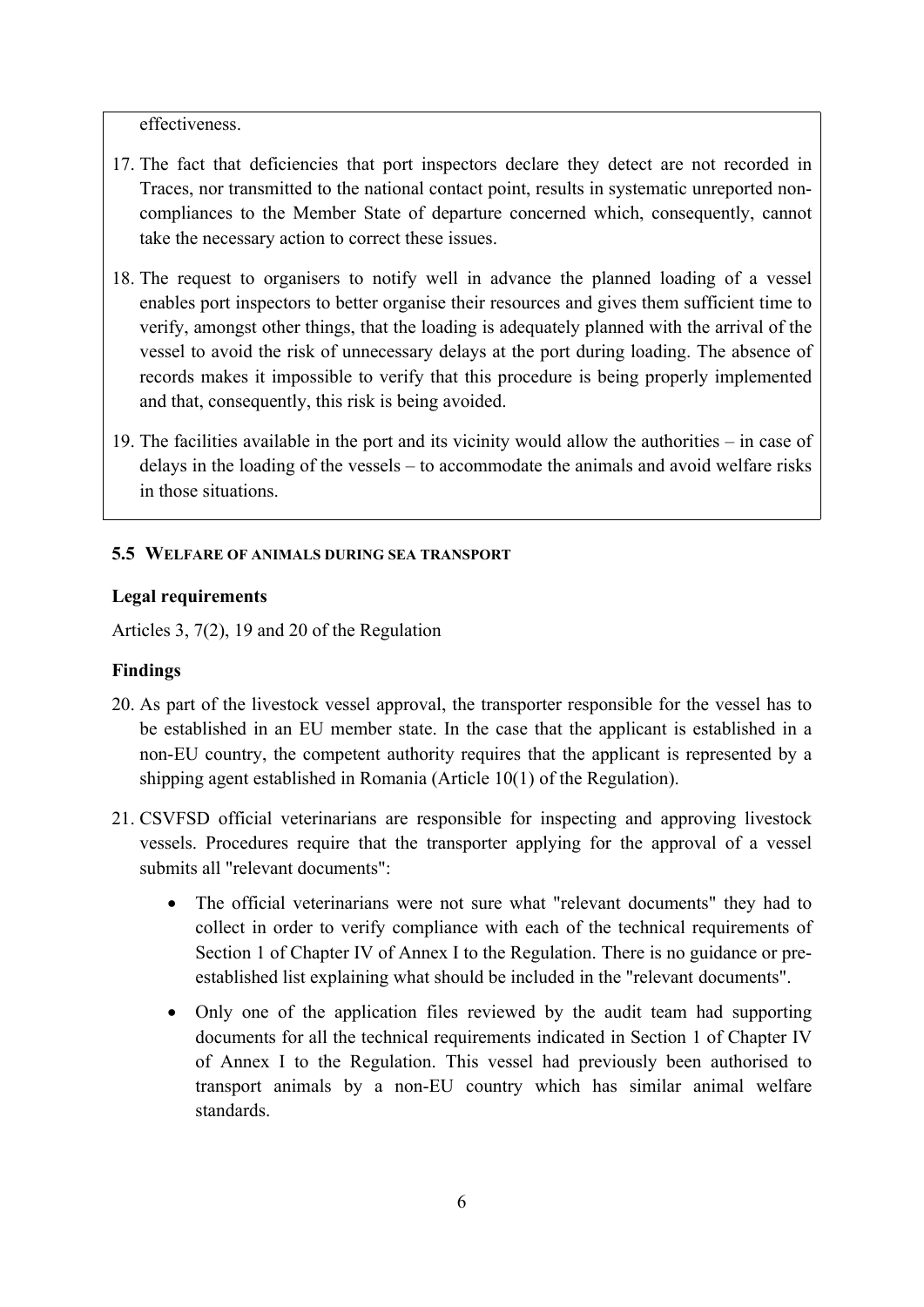- All application files had deck plans, and water and drainage circuit plans. The official veterinarians used the deck plans to calculate the maximum surface area available to load animals in each deck (Chapter VII of Annex I to the Regulation).
- Only one of the application files reviewed by the audit team included the certification of the ventilation capacity for the entire ventilation system. In one application file there was no accompanying documentation certifying the air exchanges supplied by the ventilation systems. In another application file this certification was provided for only two of the ventilation fans.
- 22. The CSVFSD only refused a livestock vessel approval once on first inspection. The reason for refusal was missing and broken portable drinkers. The vessel was approved after this non-compliance was remedied.
- 23. Procedures for the approval of livestock vessels do not explain how to verify compliance with the specific technical requirements of the vessel, in particular ventilation, drainage and watering systems:
	- All approval records indicated that the vessel had been checked for, and complied with, the minimum air changes per hour of forced ventilation systems in each deck, as required by Point 2 of Section 1 of Chapter IV of Annex I to the Regulation. There was however no documentation to support this decision. The official veterinarians could not explain how they calculated the ventilation capacity on each deck without this documentation.
	- All approval records indicated that the vessel had been checked for, and complied with, the requirement of Point 4 of Section 1 of Chapter IV of Annex I to the Regulation, namely that the freshwater system was capable of continuously supplying water to the animals on each deck and that alternative pumping equipment was available. In each file the supporting documentation available was plans of the water circuit. The official veterinarians however could not properly read these plans (one-way valves, backup generators) nor explain how the watering system was structured and how it worked.
	- Although the approval checklist does not cover the requirements for drainage systems (see also paragraph [2\)](#page-6-2), the official veterinarians indicated that they nonetheless carry out this check against Point 5 of Section 1 of Chapter IV of Annex I to the Regulation, i.e. that the drainage system was of appropriate capacity to drain fluids from the pens, that wells or tanks from where sewage is discharged were equipped with pumps or ejectors and that alternative pumping equipment was available. However they could not properly read the plans of the drainage circuits (one-way valves, wells and tanks, pumps and backup pumps) nor explain how the drainage system was structured and how it worked.
	- The official veterinarians acknowledged that they do not have the technical competence to verify most of these requirements.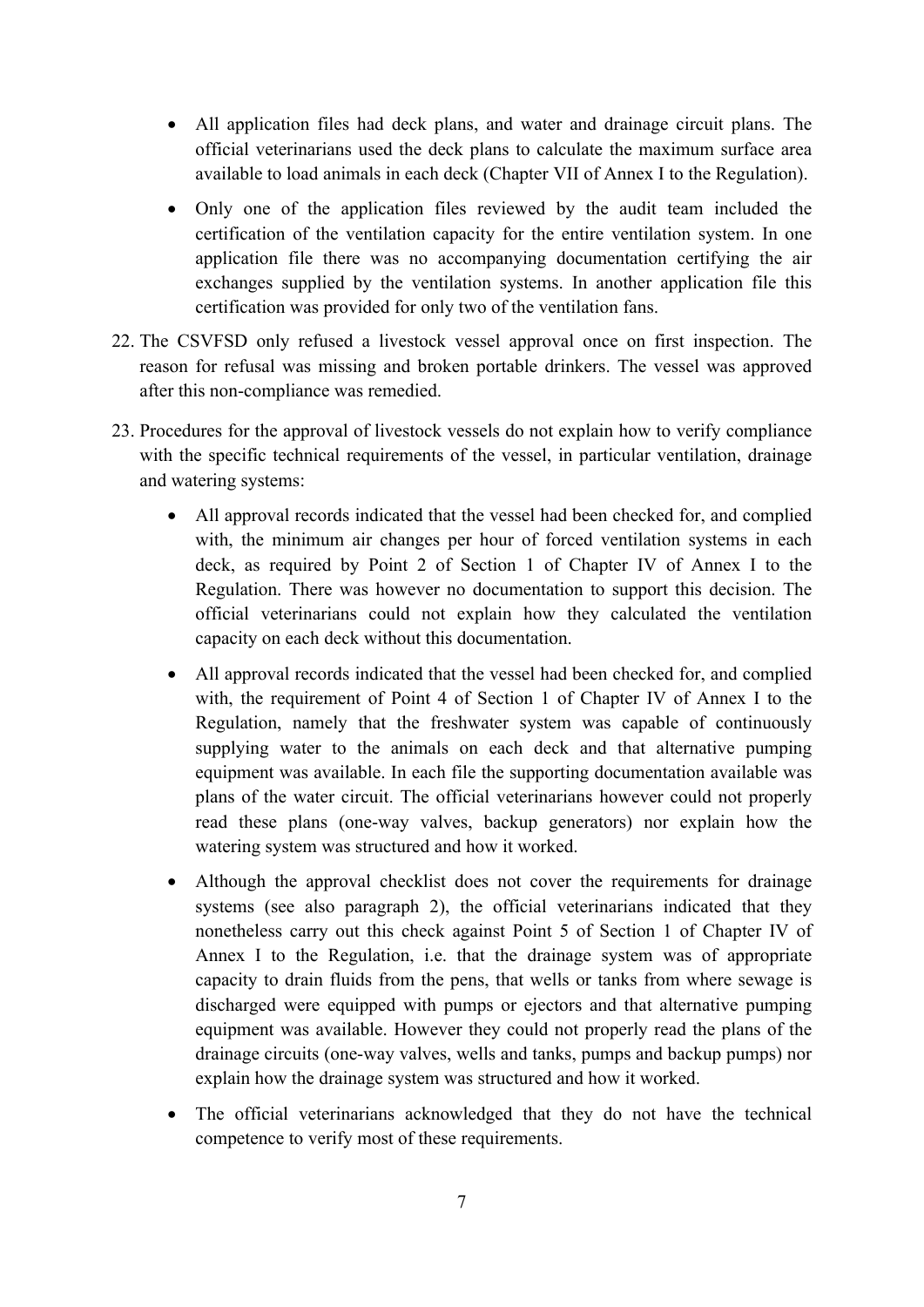- 24. Port inspectors inspect vessels prior to loading animals. Procedures for this control, to verify that the equipment referred to in Chapter IV of Annex I to the Regulation is in good working order, do not provide the port inspectors with guidance on how to physically carry out these controls (e.g. how to verify that drainage tanks from where sewage is discharged are functioning properly).
- 25. There were no records indicating non-compliances for any of the vessels which loaded at these ports in the last three years. According to the port inspectors, they detected some minor issues and these were corrected on the spot but not recorded.
- 26. All pre-loading checklists seen by the audit team indicated that the vessels inspected complied with the requirements of Section 1 of Chapter IV of Annex I to the Regulation, with the exception of the missing check for drainage systems (see also paragraph [1](#page-6-3)). The port inspectors were however unable to explain how they verify that certain systems and the relevant equipment (forced ventilation systems, drainage systems and pumps, alarms, back-up generators, etc.) are in good working order.
- <span id="page-11-0"></span>27. All pre-loading inspection checklists included the calculation of minimum feed and water required for the animals throughout the journey and of the stocking density to verify compliance with the requirements in Section 2 of Chapter IV of Annex I and Chapter VII of Annex I to the Regulation.
- 28. Eight vessels called in the port visited by the audit team a week before the audit, and six of them loaded animals. The audit plan envisaged that the audit team witnesses an inspection of a livestock vessel, but no livestock vessels called at Romanian ports during the week of the audit.
- 29. It takes between 40 minutes and one hour for Customs and Immigration authorities and the harbour master to inspect a vessel on entry into the port visited.
- 30. According to the shipping agents, six hours are required to load between 5,000 and 6,000 sheep or 600 to 700 cattle.
- 31. Of the six vessels that loaded animals the previous week, one entered and left the port in eight hours, and it loaded 5,000 sheep and 580 cattle. This indicates that the animals were loaded in seven hours and probably the port inspectors had little time to inspect the vessel. The other five vessels were moored at the docks for a sufficient period that would in principle enable the port inspectors to carry out proper controls.

#### **Conclusions on welfare of animals during sea transport**

32. The insufficient information and instructions for port inspectors together with the absence of suitably qualified staff for assessing technical requirements for livestock vessels translates into a poor evaluation of technical requirements (such as air changes per hour on each deck of a livestock vessel, and the equipment used for watering and drainage systems on board a livestock vessel) during the approval and inspection before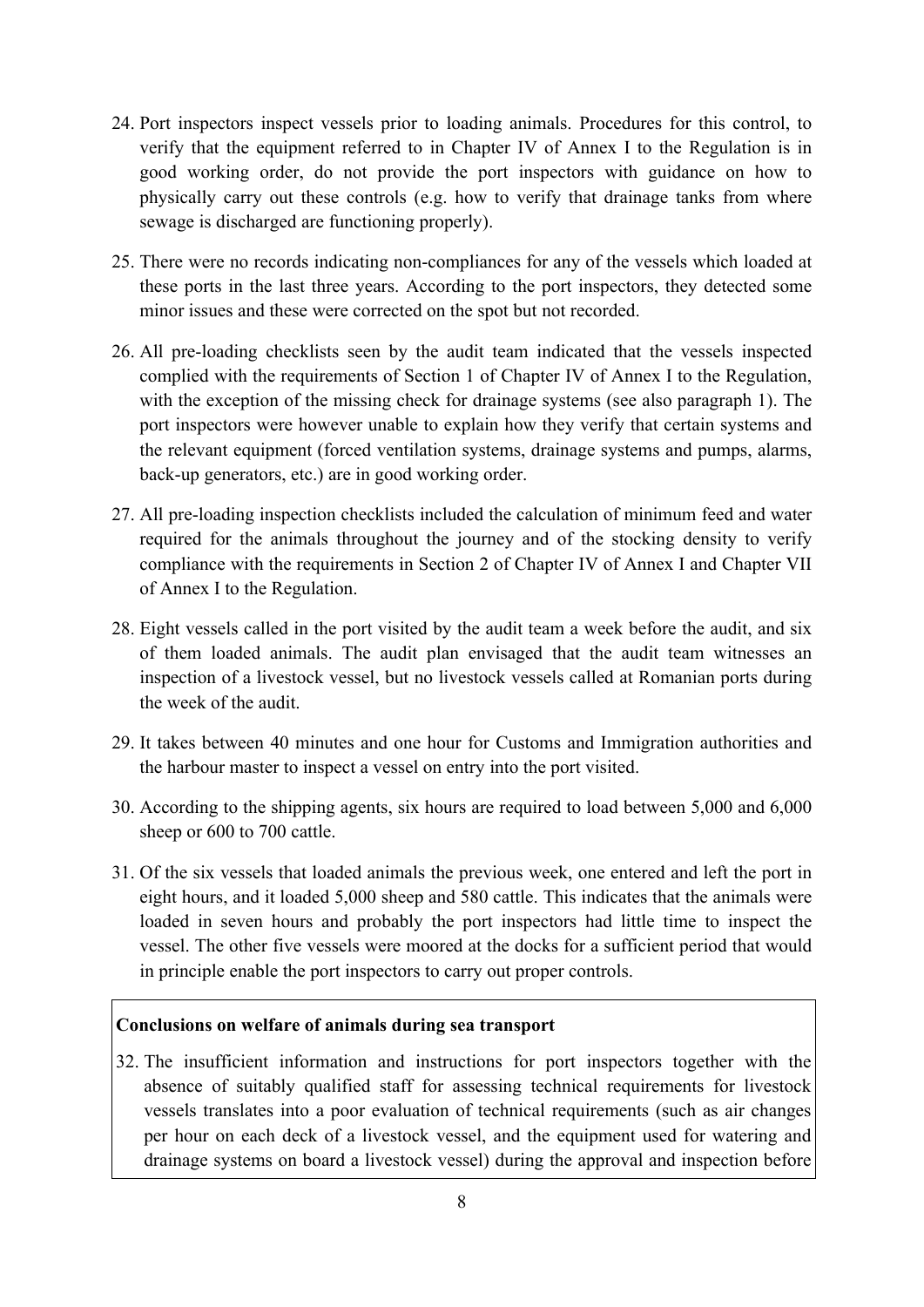loading. Therefore, official controls do no contribute to minimise the animal welfare risk linked to facilities and equipment.

- 33. Procedures include the relevant legal requirements but do not provide instructions for CSVFSD official veterinarians and port inspectors on how to verify these requirements as part of a practical inspection of a livestock vessel. Inspections of livestock vessels are therefore dependant on the experience of the inspectors, but not all requirements are adequately verified, which could have major implications for animal welfare during sea journeys.
- 34. The inadequacies in the inspections carried out on vessels loading in Romania and in their livestock vessel approval procedure pose a risk to animal welfare. There is a distinct possibility that animal welfare issues arise from the inadequacies in the inspections as the competent authority has approved more than 50% of livestock vessels operating in the EU and inspects most of them several times each year.

#### <span id="page-12-0"></span>**6 OVERALL CONCLUSIONS**

Documented procedures include most relevant legal requirements, with the exception of drainage systems, but do not provide instructions on how to verify these requirements as part of a practical inspection of a livestock vessel. In addition, ANSVSA has not provided sufficient information, instructions or access to suitably qualified staff to support official veterinarians in checking the technical requirements of the Regulation, such as air changes per hour on each deck of a livestock vessel, and the equipment used for watering and drainage systems on board a livestock vessel, including alternative equipment. Consequently, the system of inspection of vessels does not contribute significantly to decrease the risk for the welfare of the animals which derive from structural conditions of the vessels.

There is also a general lack of records in the system of controls to ensure animal welfare during transport by sea to non-EU countries. This includes evidence for: checks on vehicles and animals arriving at the port and the animals' suitability to continue the journey, any noncompliance detected during these checks, checks on the vessels' drainage systems at the moment of approval and prior to loading animals, and supporting documentary evidence on the suitability of the vessels' other on-board systems with the technical requirements of the Regulation. In those few instances where the documented procedures are complete and technical support is not required, official veterinarians generally carry out their control tasks and document the outcome.

The absence of documented procedures, records and support to official veterinarians in checking vessels provide little assurances on the effectiveness of most controls carried out.

Furthermore, deficiencies that port inspectors declare they detect are not being recorded in Traces nor transmitted to the national contact point. These systematic non-compliances are thus not reported to the Member State of departure concerned which consequently, cannot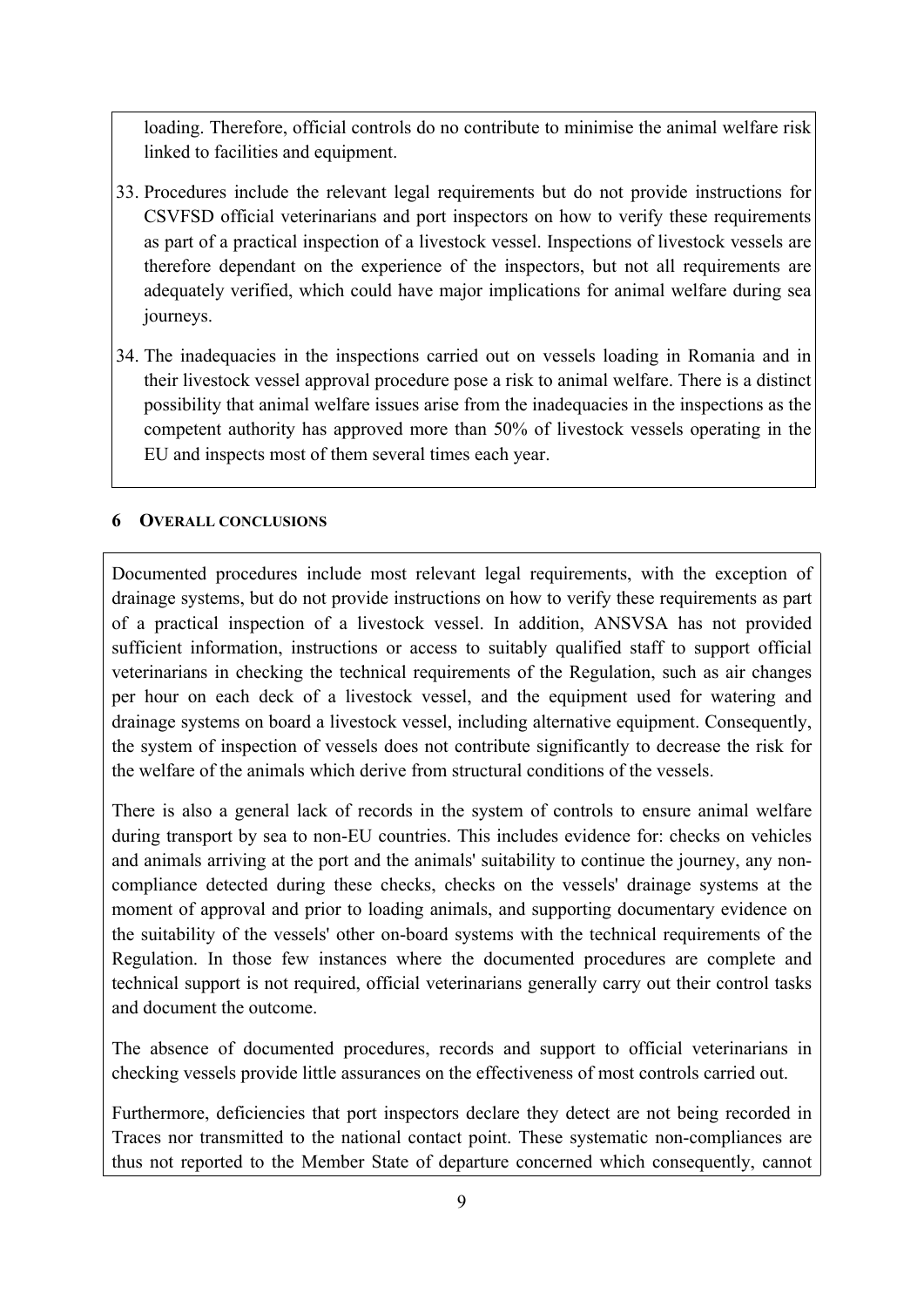take the necessary action to correct these issues.

In case of a delay in loading the animals into the vessel, there are resting facilities in the port. In case of large number of animals for larger vessels, the authorities can count on the close vicinity with several holdings to accommodate all the animals in case of need.

Romania has approved more than 50% of livestock vessels operating in the EU. Given the poor quality of the checks and records, there is a possibility that animal welfare issues arise during sea transport on board these vessels, although it will ultimately depend on the thoroughness of controls carried out at the port prior to loading. When these vessels depart from Romania, the animals' welfare depends primarily on the organiser's choice of a good quality vessel rather than on official controls, as these provide little added value to guarantee that animals will be spared unnecessary suffering during the journey by sea due to structural conditions.

## <span id="page-13-0"></span>**7 CLOSING MEETING**

A closing meeting was held on 2 October 2019 with representatives of the competent authorities, at which the main findings and preliminary conclusions of the audit were presented by the audit team.

The competent authority's representatives indicated that they have the firm intention to improve the conditions for animal welfare during export activities by sea.

#### <span id="page-13-1"></span>**8 RECOMMENDATIONS**

The competent authorities are invited to provide, within 25 working days of receipt of the report, an action plan containing details of the actions taken and planned, including deadlines for their completion, aimed at addressing the recommendations set out below:

| No. | Recommendation                                                                                                                                                                                                                                                                                                                                                                                                               |
|-----|------------------------------------------------------------------------------------------------------------------------------------------------------------------------------------------------------------------------------------------------------------------------------------------------------------------------------------------------------------------------------------------------------------------------------|
| 1.  | The competent authority should provide sufficient information and instructions for<br>staff, as required by Article 8(1) of Regulation (EC) No 882/2004, to carry out<br>official controls at the port, including inspections carried out according to Articles<br>19, 20 and 21 of Regulation (EC) No 1/2005.<br>Recommendation based on conclusions: 16, 32 and 33.<br>Associated findings: 1, 2, 3, 7, 21, 23, 24 and 26. |
| 2.  | The competent authority should take measures to ensure that they have access to<br>suitably qualified staff, as required by Article $4(2)(c)$ of Regulation (EC) No<br>882/2004, when carrying out inspections according to Articles 19 and 20 of<br>Regulation (EC) No 1/2005, in particular on the technical requirements listed in                                                                                        |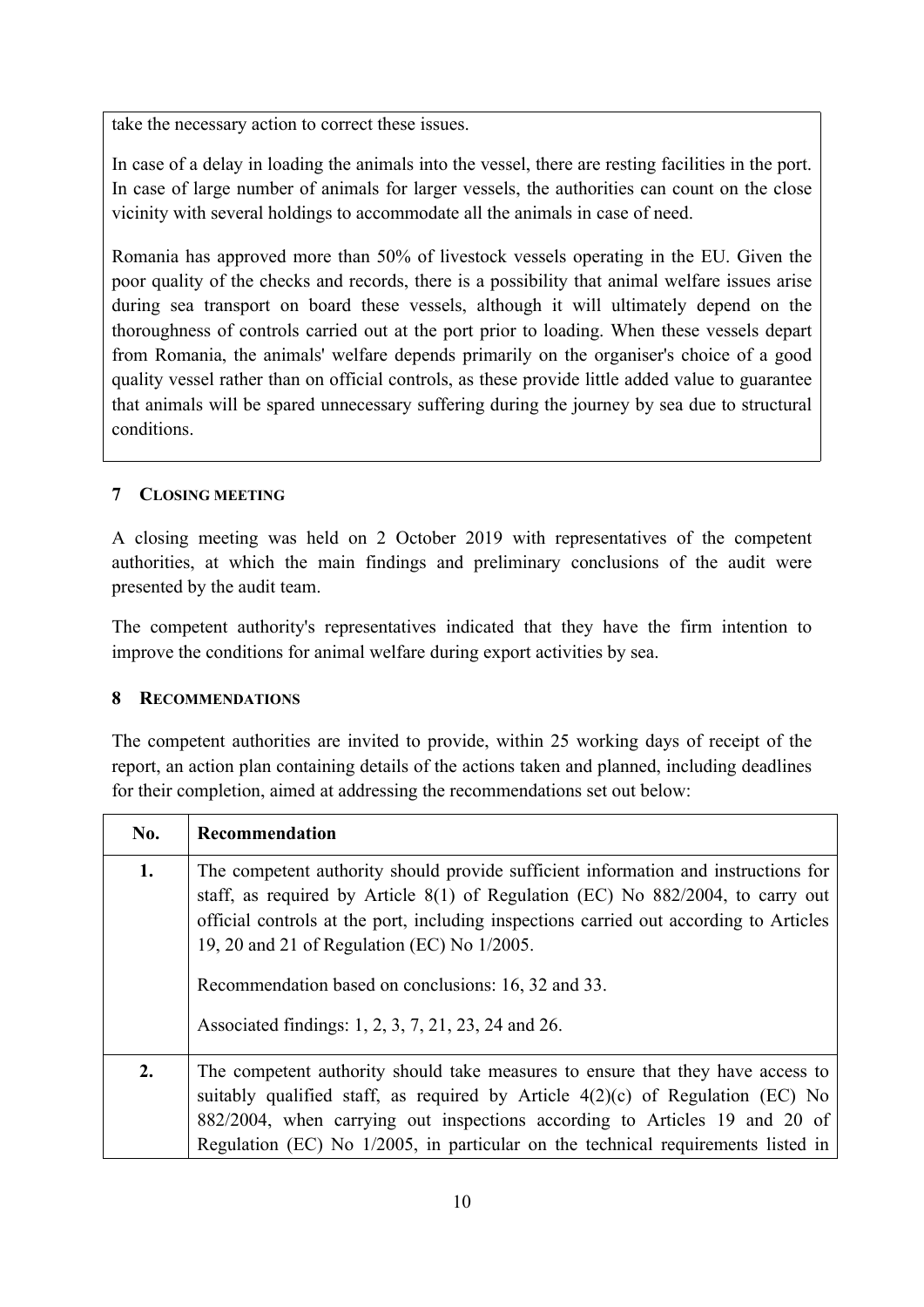| No. | Recommendation                                                                                                               |
|-----|------------------------------------------------------------------------------------------------------------------------------|
|     | Section I of Chapter IV of Annex I to Regulation (EC) No 1/2005.                                                             |
|     | Recommendation based on conclusion: 32.                                                                                      |
|     | Associated findings: 3, 6, 21, 23, 24 and 26.                                                                                |
| 3.  | The competent authority should take measures to ensure that reports of the official<br>controls carried out at the port:     |
|     | on incoming vehicles and accompanying journey logs for the purposes of<br>Article 21(2) of Regulation (EC) No $1/2005$ ; and |
|     | for the purposes of Article $21(1)(a)$ , (b) and (c), in particular that the animals<br>are fit to continue their journey;   |
|     | are drawn up and their results properly recorded, as required by Articles 9(1) and<br>9(2) of Regulation (EC) No 882/2004.   |
|     | Recommendation based on conclusion: 16 and 17.                                                                               |
|     | Associated findings: 7, 8 and 9.                                                                                             |

The competent authority's response to the recommendations can be found at:

[http://ec.europa.eu/food/audits-analysis/rep\\_details\\_en.cfm?rep\\_inspection\\_ref=2019-6898](http://ec.europa.eu/food/audits-analysis/rep_details_en.cfm?rep_inspection_ref=2019-6898)